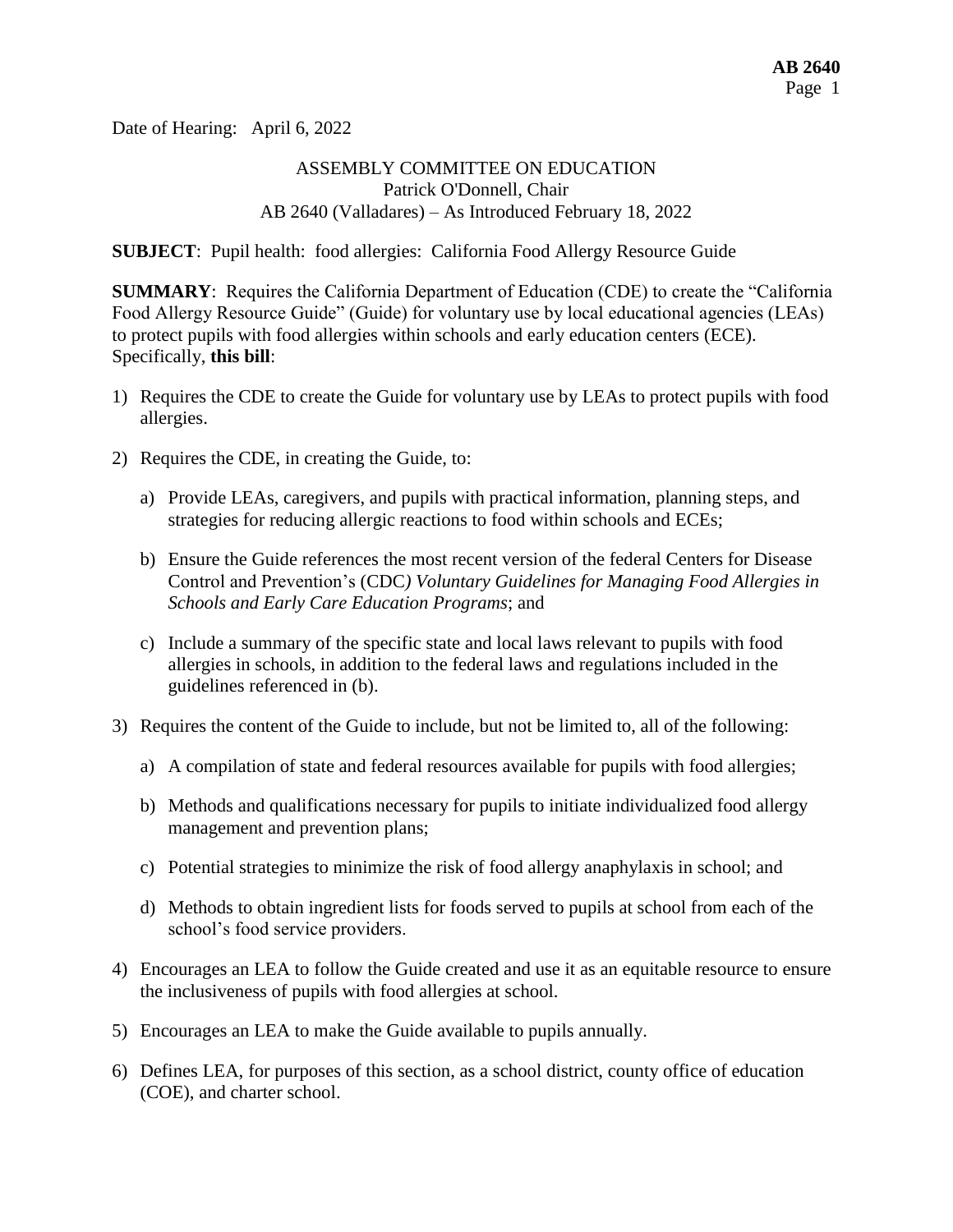# **EXISTING LAW**:

Federal law:

- 1) Requires the Secretary of Health and Human Services, in consultation with the Secretary of Education, to develop guidelines to be used on a voluntary basis to develop plans for individuals to manage the risk of food allergy and anaphylaxis in schools and early childhood education programs and make such guidelines available to LEAs, schools, early childhood education programs, and other interested entities and individuals to be implemented on a voluntary basis only. (Section 112 of the Food and Drug Administration (FDA) Food Safety Modernization Act, 2011.12)
- 2) Requires school districts to provide a free appropriate public education to each qualified person with a disability who is in the school district's jurisdiction, regardless of the nature or severity of the person's disability, which includes reasonable accommodations required for the management of chronic medical conditions. (Section 504 of the Rehabilitation Act of 1973)
- 3) Requires school food authorities (SFAs) to serve special meals, at no extra charge to children with disabilities and requires SFAs to make substitutions or modifications in the National School Lunch Program and School Breakfast Program for children whose disabilities restrict their diets. (7 CFR sections 15b and 15b.26(d))

#### State law:

- 1) Requires the governing board of any school district to give diligent care to the health and physical development of pupils, which may include employing properly certified persons for the work. (Education Code (EC) 49400)
- 2) Requires school districts, COEs, and charter schools to provide emergency epinephrine autoinjectors to school nurses or trained volunteers, and allows those individuals to utilize epinephrine auto-injectors to provide emergency medical aid to persons suffering from an anaphylactic reaction. (EC 49414)
- 3) Authorizes each public and private school to designate one or more volunteers to receive initial and annual refresher training, based on specified standards, regarding the storage and emergency use of an epinephrine auto-injector from the school nurse or other qualified person designated by an authorizing physician or surgeon. (EC 49414(d).)
- 4) Requires a qualified health supervisor at a school district, COE, or charter school to obtain from an authorizing physician, a prescription for epinephrine auto-injectors. (EC 49414)
- 5) Requires the Superintendent of Public Instruction (SPI) to review, every five years, or sooner as deemed necessary, standards of training for the administration of epinephrine autoinjectors by consulting with organizations and providers with expertise in administering epinephrine auto-injectors and administering medication in a school environment. (EC 49414)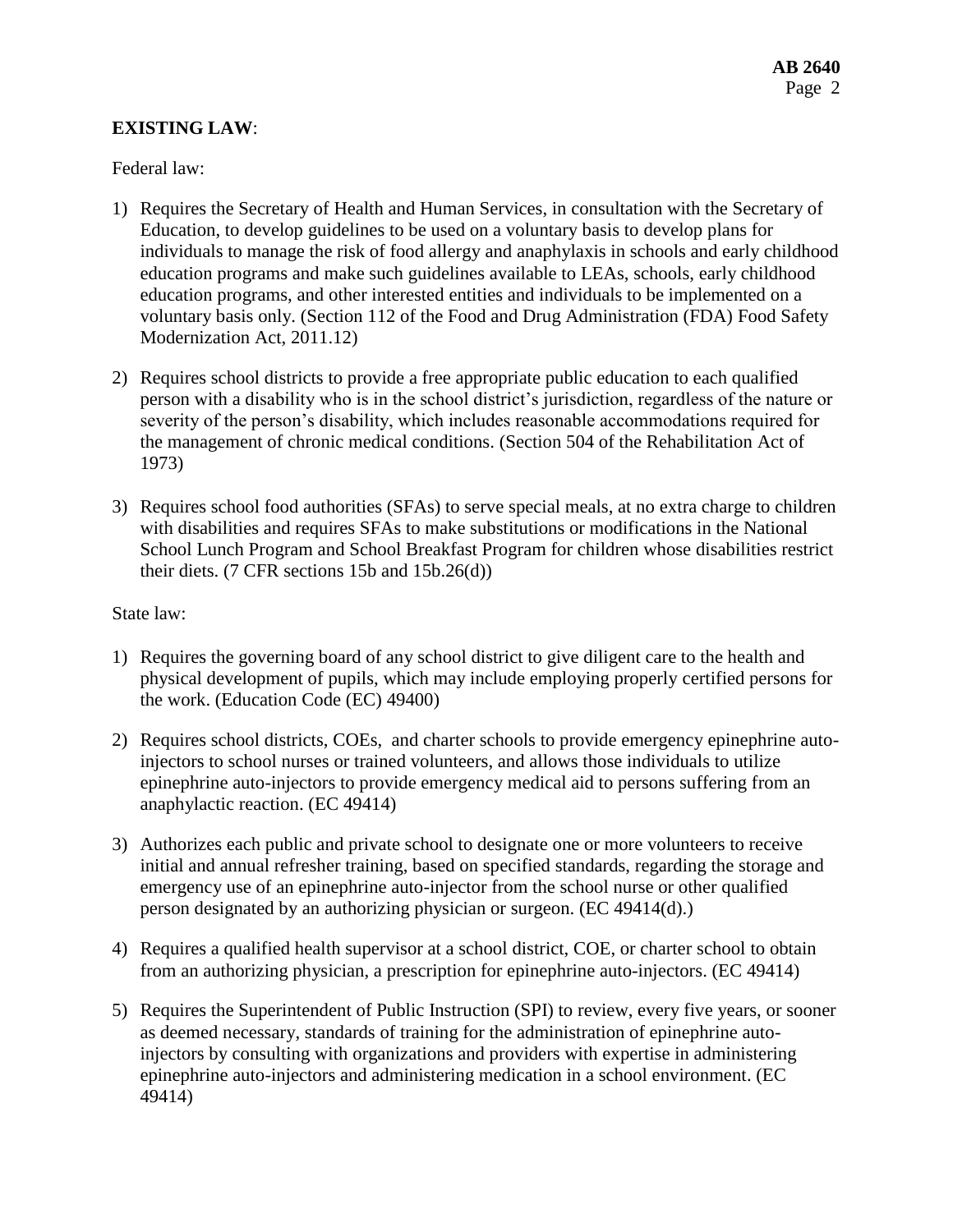- 6) Sets minimum requirements for the training described above requiring certain topics about anaphylaxis and procedures for rendering emergency treatment to be included in the training, and for the training to be consistent with guidelines of the federal CDC. (EC 49414)
- 7) Requires a school district, COE, or charter school to ensure that each employee who volunteers under this section will be provided defense and indemnification for any and all civil liability; and requires that this information be in writing, provided to the volunteer, and retained in the volunteer's personnel file. (EC 49414)
- 8) Provides that no person who in good faith, and not for compensation, renders emergency medical or nonmedical care at the scene of an emergency shall be liable for any civil damages resulting from any act or omission other than an act or omission constituting gross negligence or willful or wanton misconduct. (Health and Safety Code (HSC) 1799.102.)
- 9) Requires that a person in charge of a retail food operation and all food employees have knowledge of, and be properly trained in, food safety as it relates to their assigned duties, including but not limited to, adequate knowledge of major food allergens and the symptoms that a major food allergen could cause in a sensitive individual who has an allergic reaction. (HSC 113947)

## **FISCAL EFFECT**: Unknown

# **COMMENTS**:

*Need for the bill.* According to the author, "AB 2640 will create the California Food Allergy Resource Guide to provide schools, parents, caregivers, and students with access to comprehensive and straightforward information that will make campuses safer for students with food allergies. No student should feel unsafe on campus, and no parent should have to worry about whether their child's school has the information to keep students safe. By investing in this resource guide, the state can ensure that all schools will be better equipped to reduce the likelihood of allergic reactions."

*What is a food allergy?* According to the CDC, a food allergy is defined as an adverse health effect arising from a specific immune response that occurs on exposure to a given food. The immune response can be severe and life-threatening. Although the immune system normally protects people from germs, in people with food allergies, the immune system mistakenly responds to food as if it were harmful. One way that the immune system causes food allergies is by making a protein antibody called immunoglobulin E (IgE) to the food. The substance in foods that cause this reaction is called the food allergen. When exposed to the food allergen, the IgE antibodies alert cells to release powerful substances, such as histamine, that cause symptoms that can affect the respiratory system, gastrointestinal tract, skin, or cardiovascular system and lead to a life-threatening reaction called anaphylaxis.

The CDC's 2013 *Voluntary Guidelines for Managing Food Allergies in Schools and Early Care and Education Programs* focuses not on all food allergies but on food allergies associated with IgE because those are the food allergies that are associated with the risk of anaphylaxis. There are other types of food-related conditions and diseases that range from the frequent problem of digesting lactose in milk, resulting in gas, bloating, and diarrhea, to reactions caused by cereal grains (celiac disease) that can result in severe malabsorption and a variety of other serious health problems. These conditions and diseases may be serious but are not immediately life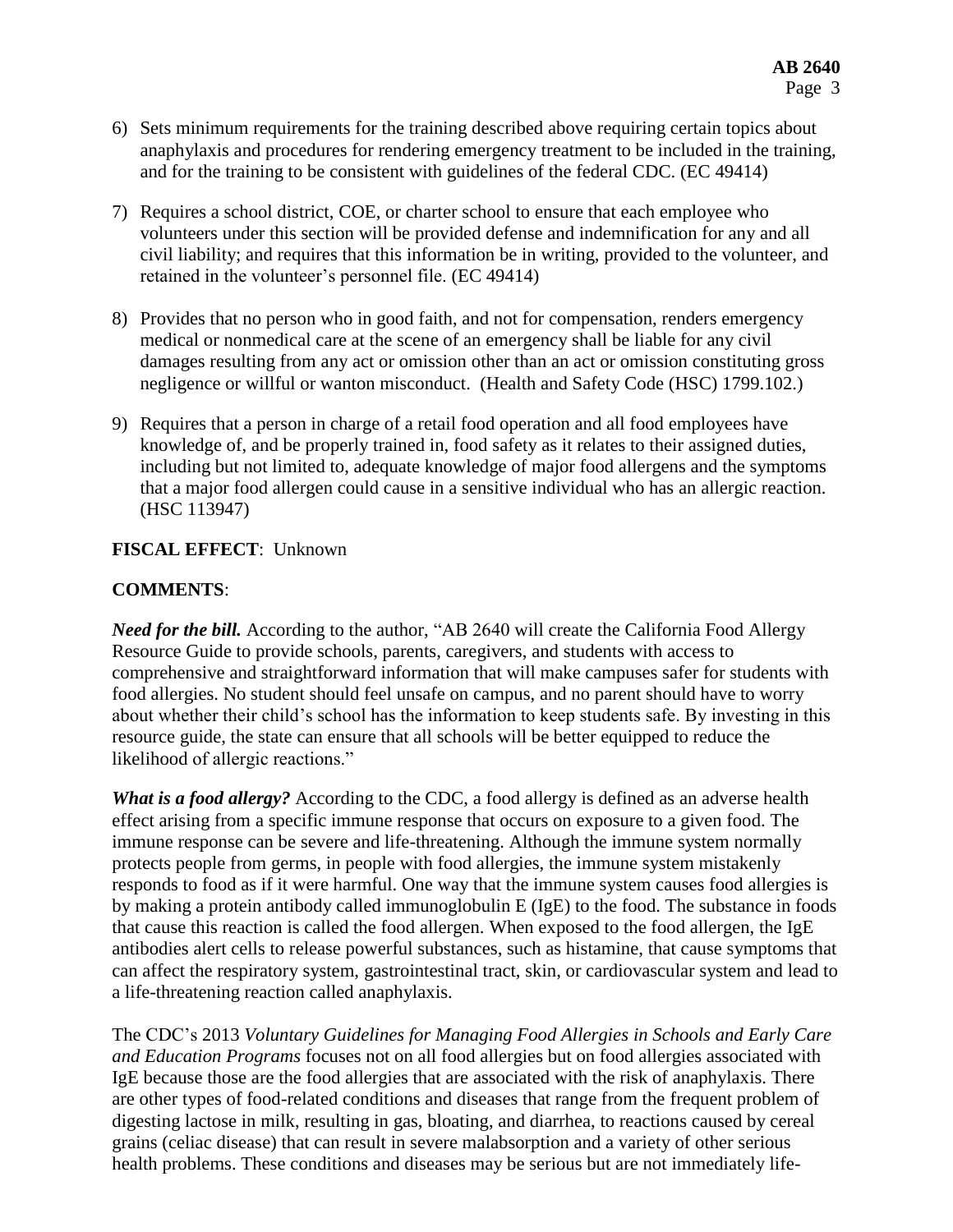threatening and are not addressed in the guidelines. More than 170 foods are known to cause IgE mediated food allergies. In the United States, the following eight foods or food groups account for 90% of serious allergic reactions: milk, eggs, fish, crustacean shellfish, wheat, soy, peanuts, and tree nuts. Federal law requires food labels in the United States to clearly identify the food allergen source of all foods and ingredients that are (or contain any protein derived from) these common allergens.

The U.S. Department of Agriculture's National School Lunch Program website includes links to Food Allergy Resources developed in cooperation with the Institute of Child Nutrition, including best practices fact sheets and posters, which are readily available to schools and families.

*Incidence of severe food allergy among children and youth.* According to the Asthma and Allergy Foundation of America, approximately 5.6 million children or 7.6% have food allergies. In 2018, 4.8 million children under 18 years had food allergies over the previous 12 months. Milk is the most common allergen for children, followed by egg and peanut. (Gupta, 2018)

According to the CDC, food allergies among children increased by 50% between 1997 and 2011. Today one in 13 children has food allergies, and nearly 40% of these children have already experienced a severe allergic reaction. Many of these reactions happen at school.

An international study of food allergies concluded that the best available evidence indicates that food allergy has increased in many westernized countries. The authors note that, of greatest concern is the apparent escalation in prevalence in older children and teenagers, a group in which the risk of death due to food anaphylaxis is highest. (Tang, 2016)

*Anaphylaxis is a potentially lethal allergic reaction.* Anaphylaxis can happen within minutes when a person is stung by a bee, ingests food such as shellfish or nuts, or comes in contact with something as simple as latex. Reactions can be severe, or even fatal, without prompt use of epinephrine. According to the Mayo Clinic, anaphylaxis requires an injection of epinephrine and a follow-up trip to an emergency room. If untreated, anaphylaxis can be fatal.

Children sometimes do not exhibit overt and visible symptoms after ingesting an allergen, making early diagnosis difficult. Some children may not be able to communicate their symptoms clearly because of their age or developmental challenges. Complaints such as abdominal pain, itchiness, or other discomforts may be the first signs of an allergic reaction. Signs and symptoms can become evident within a few minutes or up to 1–2 hours after ingestion of the allergen, and rarely, several hours after ingestion. Symptoms of breathing difficulty, voice hoarseness, or faintness associated with change in mood or alertness or rapid progression of symptoms that involve a combination of the skin, gastrointestinal tract, or cardiovascular symptoms signal a more severe allergic reaction (anaphylaxis) and require immediate attention. (CDC, 2013)

An epinephrine auto-injector (commonly called an "epi-pen" because its size and shape is similar to a writing pen) is a disposable medical drug delivery device that delivers a single measured dose of epinephrine, most frequently for the treatment of acute allergic reactions to avoid or treat the onset of anaphylactic shock. Anaphylactic shock can quickly cause death if untreated. Epinephrine auto-injectors can be obtained by prescription only.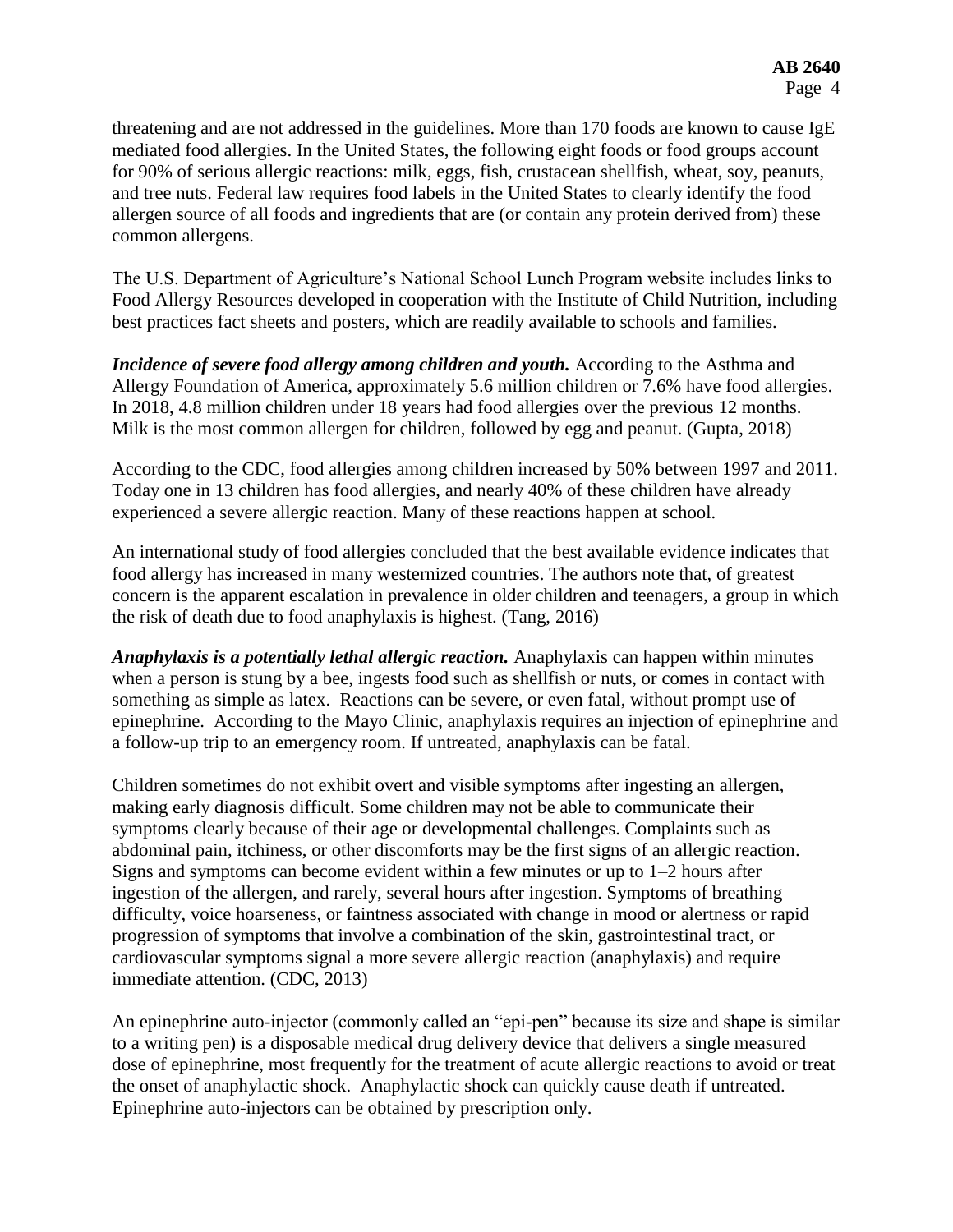California law has been amended to, among other things, permit school districts or COEs to provide emergency epinephrine auto-injectors to trained personnel, and to permit trained personnel to utilize the auto-injectors to provide emergency medical aid to persons suffering from an anaphylactic reaction.

*Children with food allergies may be eligible for accommodations in school.* Section 504 of the 1973 Rehabilitation Act applies to schools and programs that receive federal money and entitles students to accommodations for a wide range of health conditions, including life-threatening food allergy. USDOE's Office for Civil Rights lists allergy as an example of a hidden disability for the purpose of Section 504, and further explains how a food allergy, for many children, would be considered a disability under 504. Protections under Section 504 have been reinforced by the Americans with Disabilities Act of 1990 (ADA) and the ADA Amendments Act of 2008.

The U.S. Department of Agriculture states in its guidance for accommodating students with special dietary concerns that when a physician diagnoses a food allergy as impacting a major bodily function or other major life activity, the child's condition meets the definition of disability. In addition, federal law requires SFAs to serve special meals, at no extra charge to children with disabilities, and requires SFAs to make substitutions or modifications in the National School Lunch Program and School Breakfast Program for children whose disabilities restrict their diets. In California, the CDE notes that SFAs are required to make substitutions to meals for children with a disability that restricts the child's diet on a case-by-case basis and only when supported by a written medical statement from a state licensed healthcare professional.

Section 504 allows the pupil and parent, in collaboration with the school, to develop a 504 plan, which is a written management plan outlining how the school will address the individual needs of the child and allow the child to participate safely and equally alongside their peers during the school day.

*Managing food allergies in schools.* No treatment exists to prevent reactions to food allergies or anaphylaxis. Strict avoidance of the food allergen is the only way to prevent a reaction. However, avoidance is not always easy or possible, and the CDC notes that staff in schools and ECE programs must be prepared to deal with allergic reactions, including anaphylaxis. Early and quick recognition and treatment of allergic reactions that may lead to anaphylaxis can prevent serious health problems or death.

Food allergy management and prevention plans (FAMPP) are an important tool if used correctly. The CDC encourages each school to have a team leader on the FAMPP; one person whose job it is to ensure all guidelines are being met and all policies implemented appropriately. The FAMPP is designed to ensure a safe and equal learning environment for each student, regardless of allergies.

Each FAMPP should be written in plain language, comply with all federal laws (especially Section 504 of the 1973 Rehabilitation Act), and be adaptable to the changing circumstances of food allergies in schools. Moreover, the CDC has laid out five priorities which administrators should keep in mind when drafting an FAMPP. The priorities are below:

- Ensure the daily management of food allergies for individual children;
- Prepare for food allergy emergencies;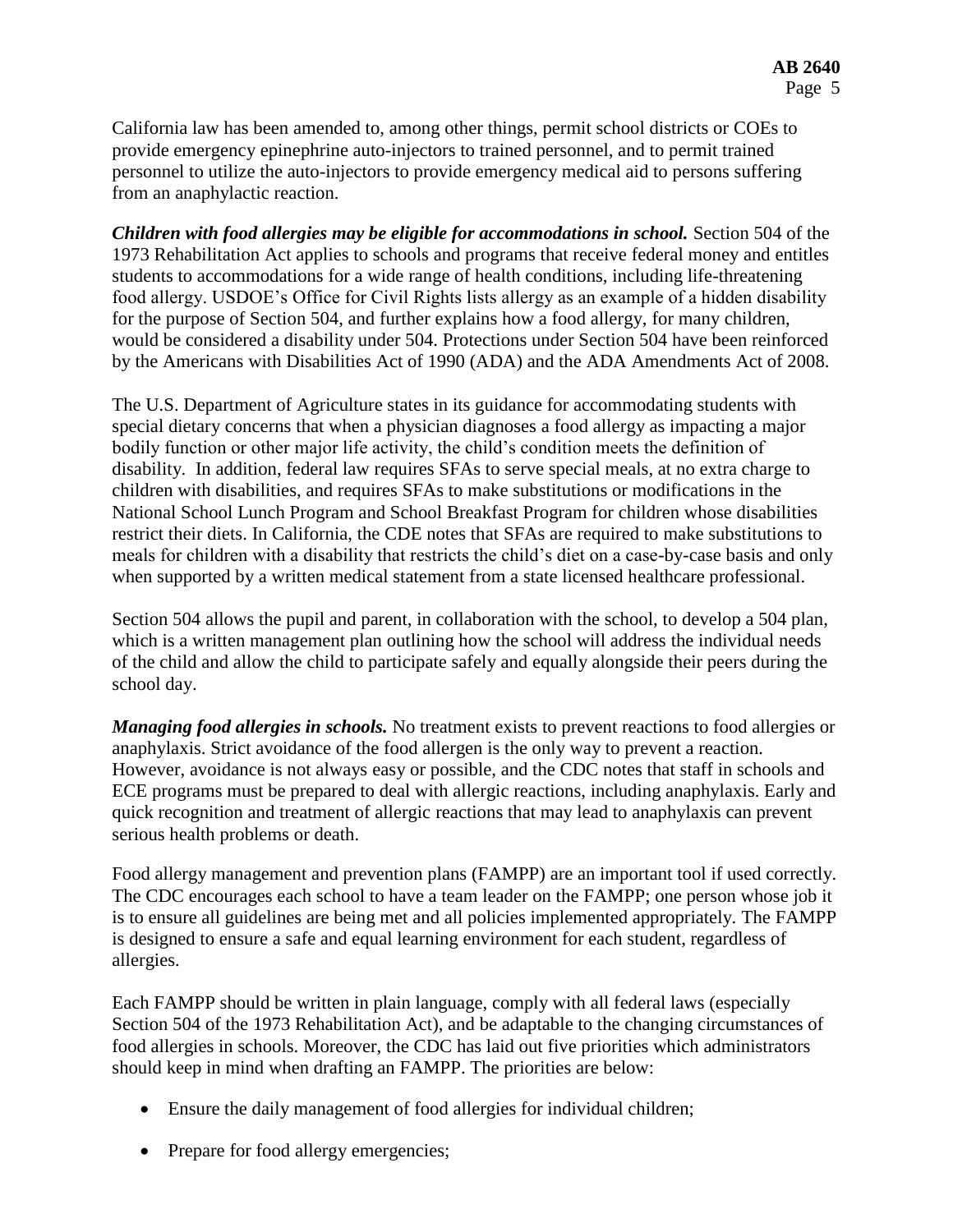- Provide professional development on food allergies for staff;
- Educate children and family members about food allergies; and
- Create and maintain a healthy and safe educational environment.

Food Allergy Research and Education (FARE) notes that schools should identify methods to reduce risk of exposure to food allergens in the classroom; in the cafeteria; at recess; while pupils are being transported; during field trips; while participating in before and after school programs; as well as during physical education activities.

*Managing food allergies in early care and education settings.* This bill requires the guide to be created to apply to early education centers, as well as to schools. The federal guide does include a chapter specifically focused on managing food allergies in early care and education settings.

The regulation of childcare centers differs from that of K-12 schools. In California, the CDE is responsible for the oversight of California State Preschool Programs (CSPP) serving 3- and 4 year old children, while the California Department of Social Services (DSS) is responsible for the remaining childcare programs, including those serving children from 0-13 years in family childcare homes, childcare centers, and school-based childcare settings. DSS's Community Care Licensing Division oversees licensing for all childcare providers.

The main source of federal funding for childcare is the federal Child Care Development Block Grant (CCDBG) reauthorized in 2014. CCDBG includes provisions to strengthen health and safety requirements for child care facilities receiving CCDBG funds, including a training requirement for child care personnel to receive training in the prevention of, and response to, emergencies due to food and allergic reactions. It is unclear if California has instituted this requirement for child care programs.

*Comprehensive guide for food allergy management exists.* The CDC's *Voluntary Guidelines for Managing Food Allergies in Schools and Early Care and Education Programs, is a* comprehensive document of over 100 pages. *The Committee may wish to consider* whether it is necessary to have the CDE duplicate the work in creating such a document, or whether it would be more effective for the CDE to provide a link to the federal document with an addendum relevant to specific California laws and resources.

*Arguments in support.* Food Allergy Research and Education notes, "While there are more than 32 million Americans with life-threatening food allergies, the CDC found that over the past 20 years, the rates of children with food allergies has more than doubled and for children with a peanut or tree nut allergy, it has tripled. Life-threatening food allergies and the risk of fatal anaphylaxis are growing at an even faster rate among Black and Asian-American children.

While food allergies are on the rise nationally, a 2020 study found that children on Medicaid were less than one-tenth as likely as children on private health insurance to be diagnosed with a food allergy. These statistics demonstrate that we have a recipe for disaster in the making as we have more children than ever with life-threatening food allergies and a large population of California's children attending school without knowing they have food allergies.

AB 2640 would require the State Department of Education to create the California Food Allergy Resource Guide for the voluntary use by local education agencies. The guide would provide the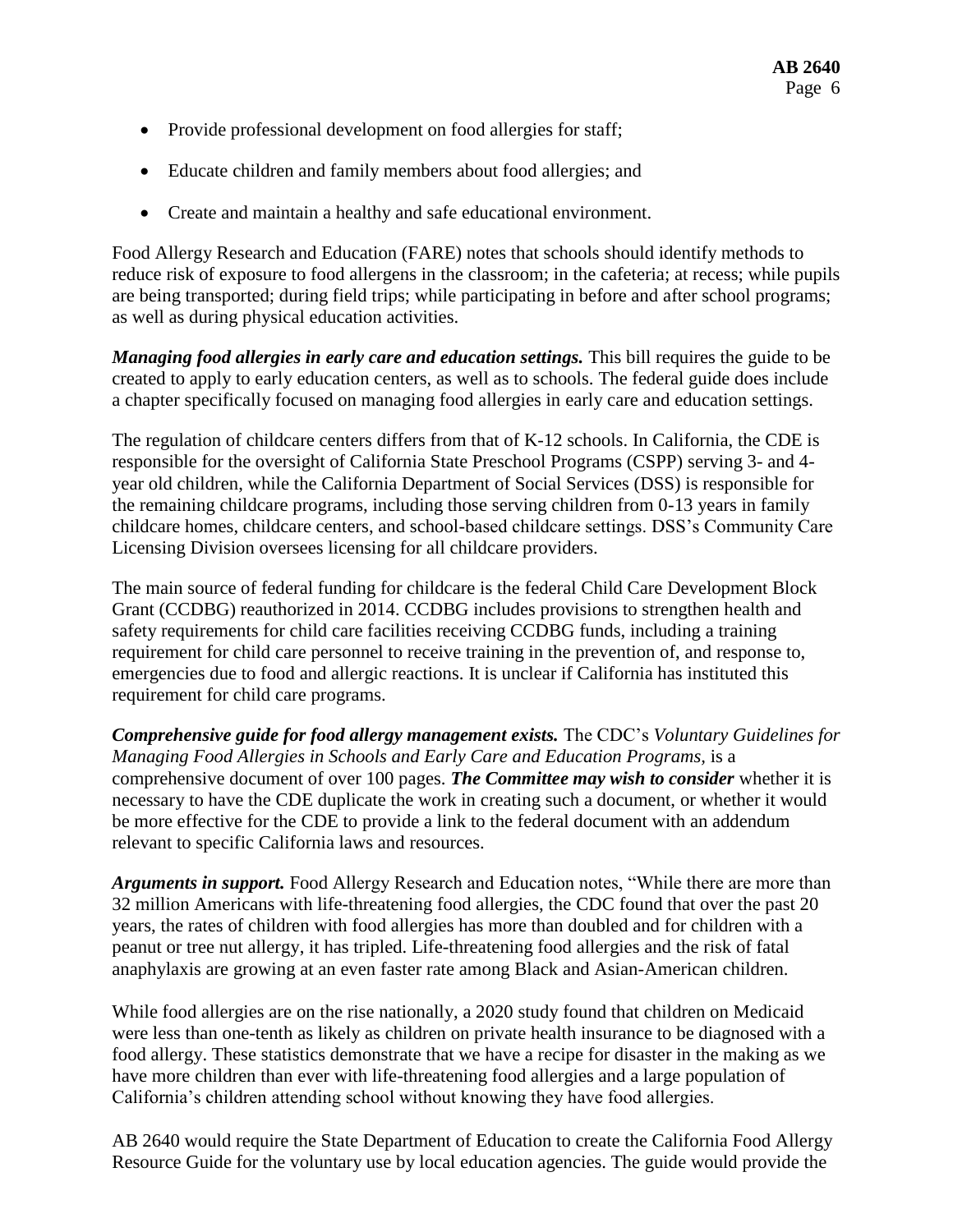practical information our schools and early education centers need to protect all children with life threatening food allergies including those without a diagnosis. In addition, the guide would serve as an indispensable tool for pupils and parents to help navigate a blizzard of online information regarding food allergy management."

*Recommended Committee amendments.* Committee staff recommend that the bill be amended as follows:

- 1) Delete the requirement for CDE to develop a food allergy guide and instead require the CDE to develop and post a webpage on managing food allergies in schools and preschools, with links to relevant resources, which may include, but not be limited to, the federal "Voluntary Guidelines for Managing Food Allergies in Schools and Early Care and Education Programs" as well as best practices fact sheets available through the Institute of Child Nutrition, as well as information on any relevant California-specific laws or resources.
- 2) Delete reference to including "local laws."
- 3) Add parents and guardians, in addition to pupils, as able to initiate individualized food allergy management and prevention plans.
- 4) Add parents and guardians, in addition to pupils, as potential recipients of the food allergy information.

*Related legislation.* AB 2042 (Villapudua) of the 2021-22 Session requires the Department of Social Services (DSS), by July 1, 2023, to establish an anaphylactic policy, including guidelines and procedures to be followed by child daycare personnel to prevent a child from suffering from anaphylaxis and to be used during a medical emergency resulting from anaphylaxis; also requires the DSS to create informational materials on the anaphylactic policy by September 1, 2023 and distribute the materials to child daycare facilities and to post them on the DSS website.

AB 3342 (Bauer-Kahan) of the 2019-20 Session would have required the DSS to authorize child daycare facilities to keep emergency epinephrine auto-injectors onsite to be administered by trained, volunteer personnel to provide emergency medical aid to a person who is suffering, or reasonably believed to be suffering, from an anaphylactic reaction; would also have required the DSS to develop a training program for the participating personnel, which would include components, including, but not limited to, techniques for recognizing symptoms of anaphylaxis and emergency follow-up procedures. This bill was held in the Assembly Human Services Committee.

AB 1386 (Low) Chapter 374, Statutes of 2016, permits a pharmacy to furnish epinephrine autoinjectors to an authorized entity if they are furnished exclusively for use at or in connection with an authorized entity; an authorized health care provider provides a prescription; and, the records are maintained by the authorized entity for three years. Specifies that authorized entities include, but are not limited to, day care facilities, colleges and universities, summer and day camps, sports leagues, scout troops, before and after school programs, recreational parks and other places where children and adults could come into contact with potentially life-threatening allergens.